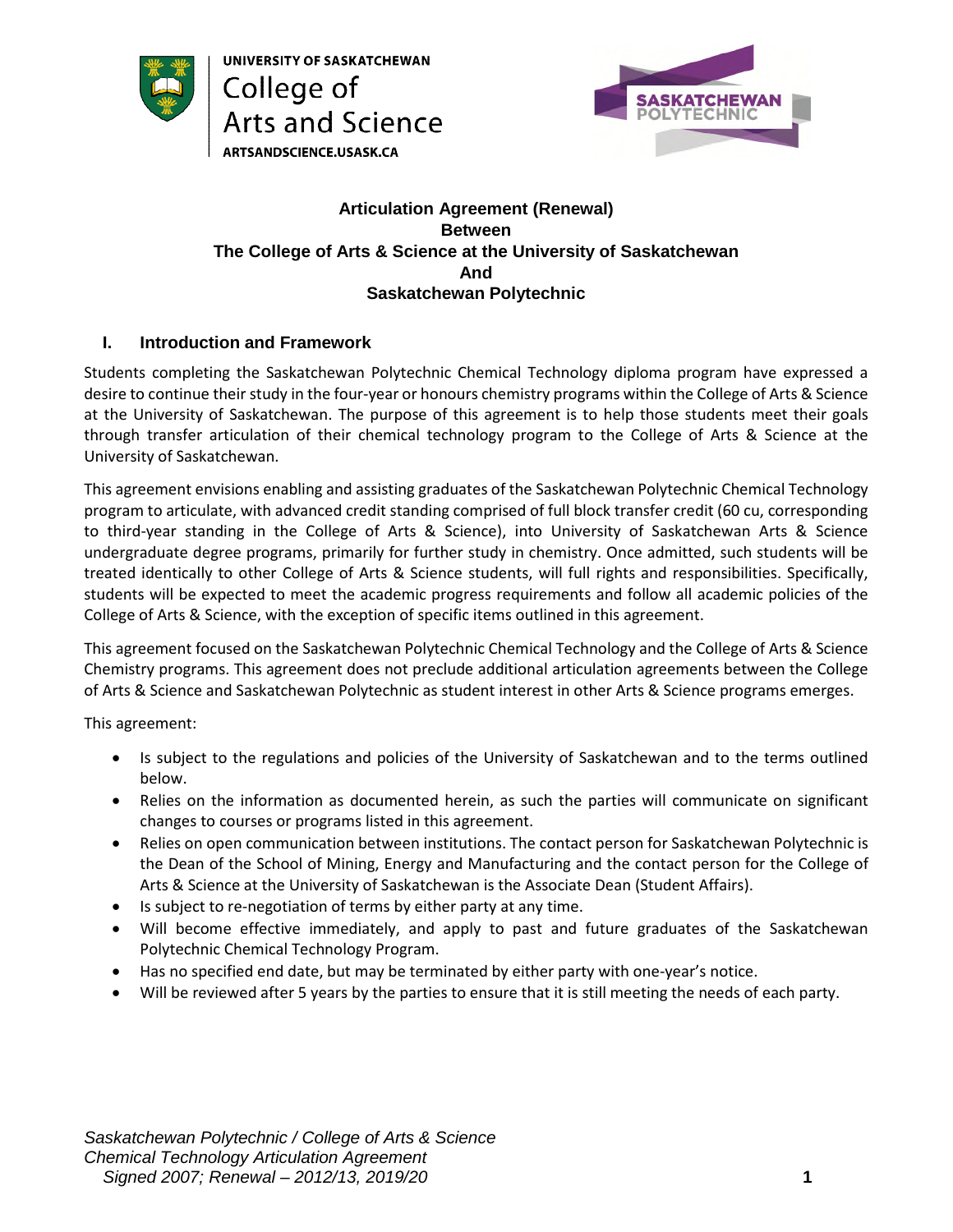This agreement is signed on behalf of the respective institutions by:

Bentard

Peta Bonham-Smith Jamie Hilts University of Saskatchewan Saskatchewan Saskatchewan Polytechnic

Mitt

Dean, College of Arts & Science **Dean, School of Mining, Energy and Manufacturing** 

M. Paige

Matthew Paige **Amy Douglas** Amy Douglas College of Arts & Science Saskatchewan Polytechnic

May 22, 2020

any De

Head, Department of Chemistry **Program Head, Chemical Technology**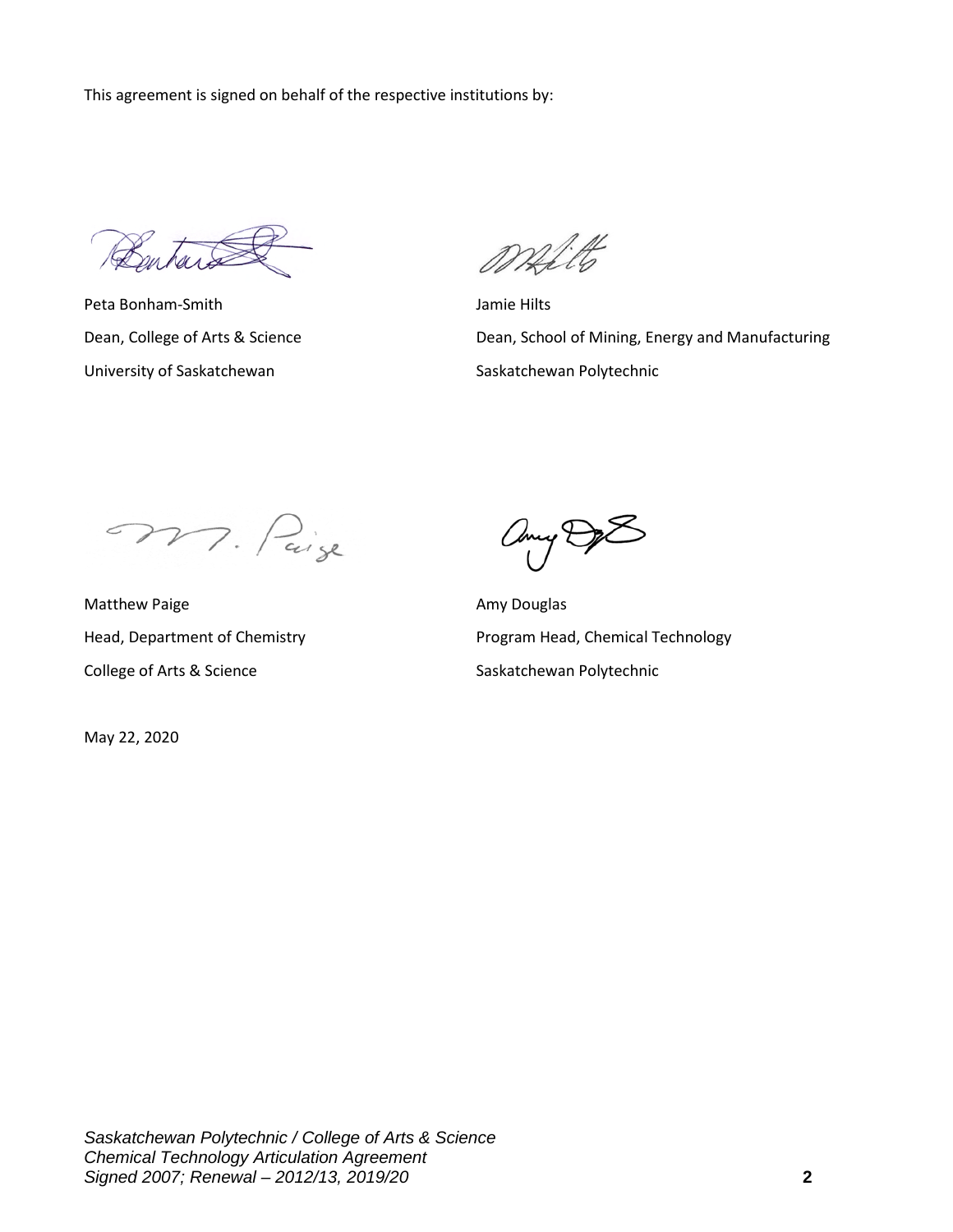### **II. General Notes**

- 1. The Admissions Office at the University of Saskatchewan has the final right of approval on admissions decisions for all students.
- 2. The basis for admission to the College of Arts & Science will be completion of the Saskatchewan Polytechnic Chemical Technology program.
- 3. The Chemical Technology program will equate to the block College of Arts & Science transfer credit listed in the Section III.
- 4. Students must complete the remaining credit units at the University of Saskatchewan in order to meet College of Arts & Science residency requirements. This includes half the required credit units in their degree, 2/3 of the required senior-level courses, and 2/3 of the required credit units in their major. The College of Arts & Science will waive up to 6 cu of the residency requirements in the chemistry major and up to 9 cu of the senior-level residency requirements for students transferring under this agreement.
- 5. The College of Arts & Science limits the junior (100-level) credit units in its degree programs. Of the 120 credit units required for the four-year and honours degrees, no more than 54 credit units of junior (100 level) courses are permitted.
- 6. Section IV contains recommended programs of study for the four-year and honours Arts & Science chemistry programs. Saskatchewan Polytechnic will use these suggestions for advising students interested in transferring to the College of Arts & Science.
- 7. Students wishing to transfer to other Colleges or programs at the University of Saskatchewan must meet the College or program transfer requirements of that College.

# **III. Transfer Articulation for the Saskatchewan Polytechnic Chemical Technology Program**

Completion of the Saskatchewan Polytechnic Chemical Technology program block-transfers as the following 60 cu to the College of Arts & Science as the following courses:

- CHEM 112.3, 115.3, 221.3, 242.3, 250.3, 322.3, 377.3, 380.3, 3 cu senior CHEM (27 cu)
- MATH 110.3, 3 cu junior STAT (6 cu)
- $\bullet$  PHYS 115.3 (3 cu)
- 9 cu junior natural science, 9 cu senior natural science (18 cu)
- 3 cu unspecified junior Arts & Science and 3 cu unspecified senior Arts & Science (6 cu)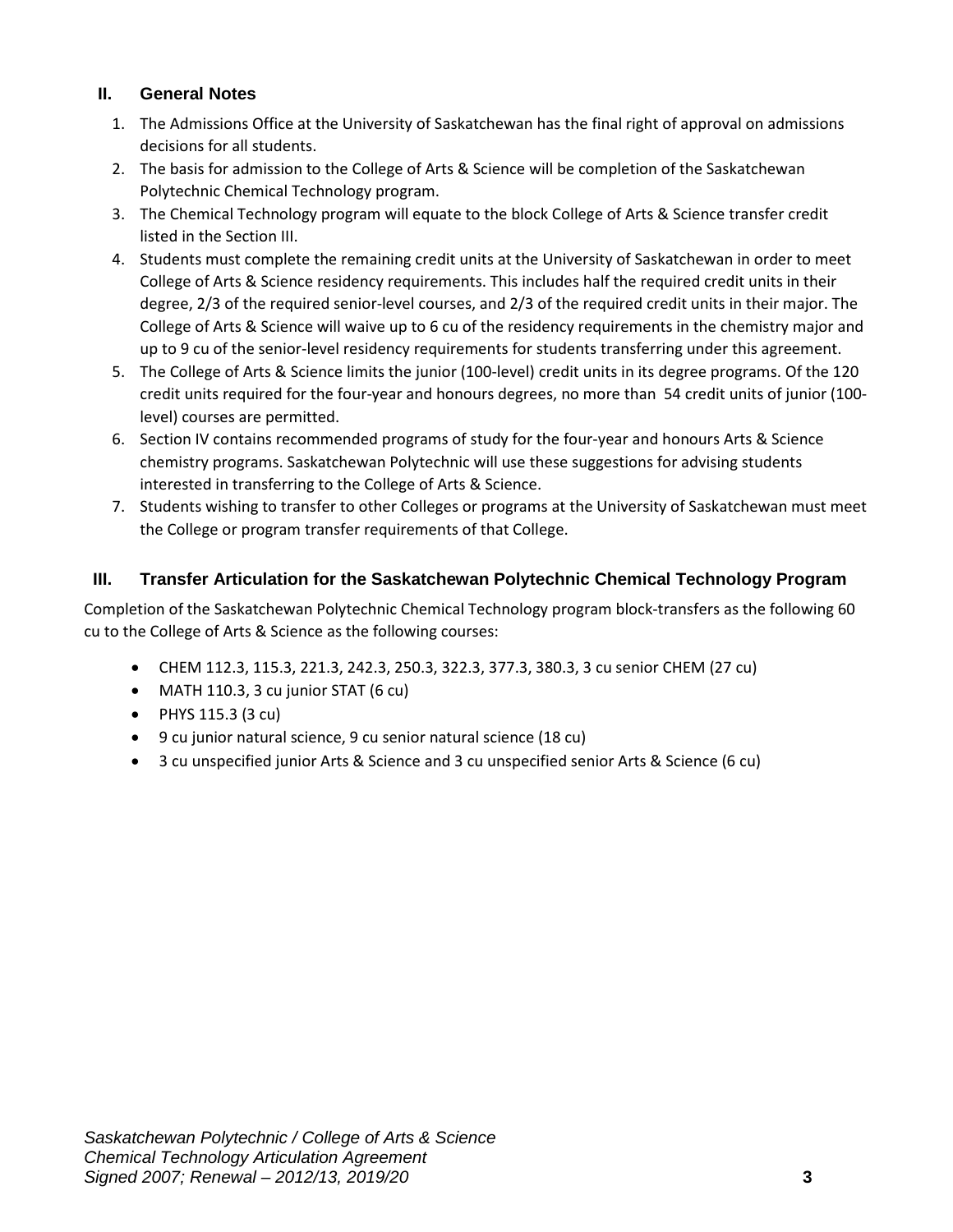# **PROGRAM MONITOR: FOUR-YEAR CHEMISTRY DEGREE**

| <b>Requirements</b>                      | <b>Completed (Sask Polytech)</b> | <b>To Complete (USask)</b>                      |  |
|------------------------------------------|----------------------------------|-------------------------------------------------|--|
| C1. College Requirement (15 cu)          |                                  |                                                 |  |
| English Language Writing (6 cu)          |                                  | 6 cu English Language Writing<br>٠              |  |
| Indigenous Learning (3 cu)               |                                  | 3 cu Indigenous Learning<br>$\bullet$           |  |
| Quantitative Reasoning (6 cu)            | MATH 110.3 (T)<br>$\bullet$      | MATH 116.3<br>$\bullet$                         |  |
| C2. Breadth Requirement (9 cu)           | <b>XAR JR.3 (T)</b><br>$\bullet$ | 6 cu per requirement #2<br>$\bullet$            |  |
| C3. Cognate Requirement (15 cu)          | PHYS 115.3 (T)<br>$\bullet$      | PHYS 117.3 or PHYS 125.3<br>$\bullet$           |  |
|                                          |                                  | (PHYS 125.3 recommended)                        |  |
|                                          |                                  | <b>BMSC 200.3</b><br>$\bullet$                  |  |
|                                          |                                  | 3 cu of junior<br>$\bullet$                     |  |
|                                          |                                  | BIOL/CMPT/GEOG/GEOL per                         |  |
|                                          |                                  | requirement #3                                  |  |
|                                          |                                  | 3 cu MATH/STAT/CMPT per<br>$\bullet$            |  |
|                                          |                                  | requirement #3                                  |  |
| C4. Major Requirement (48 cu)            | CHEM 112.3 (T)<br>$\bullet$      | CHEM 231.3<br>$\bullet$                         |  |
|                                          | CHEM 115.3 (T)<br>$\bullet$      | CHEM 402.0<br>$\bullet$                         |  |
|                                          | CHEM 221.3 (T)<br>$\bullet$      | At least 3 cu from CHEM 482.3,<br>$\bullet$     |  |
|                                          | CHEM 242.3 (T)<br>$\bullet$      | 483.6                                           |  |
|                                          | CHEM 250.3 (T)<br>$\bullet$      | At least 6 cu from CHEM 255.3,<br>$\bullet$     |  |
|                                          | CHEM 322.3 (T)<br>$\bullet$      | 332.3, 344.3                                    |  |
|                                          | CHEM 377.3 (T)<br>$\bullet$      | 12 cu of senior CHEM per<br>$\bullet$           |  |
|                                          | CHEM 380.3 (T)<br>$\bullet$      | requirement #4                                  |  |
| <b>C5. Electives Requirement (33 cu)</b> | STAT JR.3 (T)<br>$\bullet$       | 3 cu senior CHEM per residency<br>$\bullet$     |  |
|                                          | XNSC JR.3 (T)<br>$\bullet$       | requirements in the major                       |  |
|                                          | XNSC JR.3 (T)<br>$\bullet$       | 3 cu senior elective (can be CHEM)<br>$\bullet$ |  |
|                                          | XNSC JR.3 (T)<br>$\bullet$       |                                                 |  |
|                                          | CHEM SR.3 (T)<br>$\bullet$       |                                                 |  |
|                                          | XNSC SR.3 (T)<br>$\bullet$       |                                                 |  |
|                                          | XNSC SR.3 (T)<br>$\bullet$       |                                                 |  |
|                                          | XNSC SR.3 (T)<br>$\bullet$       |                                                 |  |
|                                          | XNSC SR.3 (T)<br>$\bullet$       |                                                 |  |
| Total = $120 cu$                         | <b>60 cu</b>                     | <b>60 cu</b>                                    |  |

\* Residency requirements 60 cu USask, with 33 in Major (CHEM) and 45 cu at the SR level

Students must complete from the University of Saskatchewan:

- At least one-half of the overall coursework required for their degree (60 / 120 cu)
- At least two-thirds of the senior credit units required (45 / 66 cu)
- At least two-thirds of the coursework required in the student's major subject (33 / 48 cu)

*\* Under this agreement, up to 6 cu of the residency requirement in the chemistry major and up to 9 cu of the seniorlevel residency requirement will be waived.*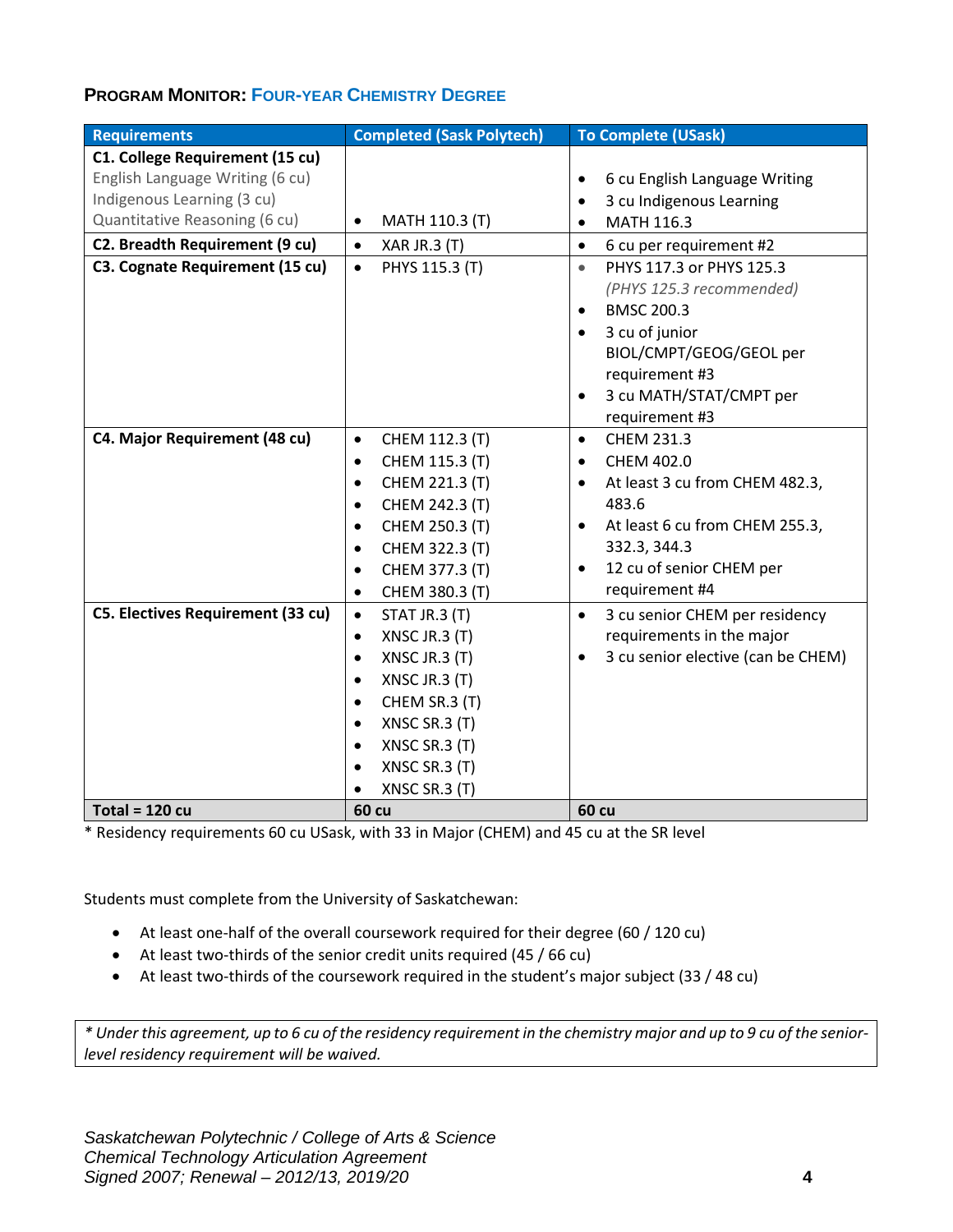# **PROGRAM MONITOR: HONOURS CHEMISTRY DEGREE**

| <b>Requirements</b>                      | <b>Completed (Sask Polytech)</b> | <b>To Complete (USask)</b>                  |
|------------------------------------------|----------------------------------|---------------------------------------------|
| C1. College Requirement (15 cu)          |                                  |                                             |
| English Language Writing (6 cu)          |                                  | 6 cu English Language Writing<br>٠          |
| Indigenous Learning (3 cu)               |                                  | 3 cu Indigenous Learning<br>$\bullet$       |
| Quantitative Reasoning (6 cu)            | MATH 110.3 (T)<br>$\bullet$      | MATH 116.3<br>$\bullet$                     |
| C2. Breadth Requirement (9 cu)           | <b>XAR JR.3 (T)</b><br>$\bullet$ | 6 cu per requirement #2<br>$\bullet$        |
| C3. Cognate Requirement (15 cu)          | PHYS 115.3 (T)<br>$\bullet$      | PHYS 117.3 or PHYS 125.3<br>$\bullet$       |
|                                          |                                  | (PHYS 125.3 recommended)                    |
|                                          |                                  | <b>BMSC 200.3</b><br>$\bullet$              |
|                                          |                                  | 3 cu of junior<br>$\bullet$                 |
|                                          |                                  | BIOL/CMPT/GEOG/GEOL per                     |
|                                          |                                  | requirement #3                              |
|                                          |                                  | 3 cu MATH/STAT/CMPT per<br>$\bullet$        |
|                                          |                                  | requirement #3                              |
| C4. Major Requirement (54 cu)            | CHEM 112.3 (T)<br>$\bullet$      | CHEM 231.3<br>$\bullet$                     |
|                                          | CHEM 115.3 (T)<br>$\bullet$      | CHEM 255.3, 332.3, 344.3<br>$\bullet$       |
|                                          | CHEM 221.3 (T)<br>$\bullet$      | CHEM 402.0<br>$\bullet$                     |
|                                          | CHEM 242.3 (T)<br>$\bullet$      | At least 3 cu from CHEM 482.3,<br>$\bullet$ |
|                                          | CHEM 250.3 (T)<br>$\bullet$      | 483.6                                       |
|                                          | CHEM 322.3 (T)<br>$\bullet$      | 15 cu of senior CHEM per<br>$\bullet$       |
|                                          | CHEM 377.3 (T)<br>$\bullet$      | requirement #4                              |
|                                          | CHEM 380.3 (T)<br>$\bullet$      |                                             |
| <b>C5. Electives Requirement (27 cu)</b> | STAT JR.3 (T)<br>$\bullet$       |                                             |
|                                          | XNSC JR.3 (T)<br>$\bullet$       |                                             |
|                                          | XNSC JR.3 (T)<br>$\bullet$       |                                             |
|                                          | XNSC JR.3 (T)<br>$\bullet$       |                                             |
|                                          | CHEM SR.3 (T)<br>$\bullet$       |                                             |
|                                          | XNSC SR.3 (T)<br>$\bullet$       |                                             |
|                                          | XNSC SR.3 (T)<br>$\bullet$       |                                             |
|                                          | XNSC SR.3 (T)<br>$\bullet$       |                                             |
|                                          | XNSC SR.3 (T)<br>$\bullet$       |                                             |
| Total = $120 cu$                         | <b>60 cu</b>                     | <b>60 cu</b>                                |

\* Residency requirements 60 cu USask, with 36 in Major (CHEM) and 45 cu at the SR level

Students must complete from the University of Saskatchewan:

- At least one-half of the overall coursework required for their degree (60 / 120 cu)
- At least two-thirds of the senior credit units required (45 / 66 cu)
- At least two-thirds of the coursework required in the student's major subject (36 / 54 cu)

*\* Under this agreement, up to 6 cu of the residency requirement in the chemistry major and up to 9 cu of the seniorlevel residency requirement will be waived.*